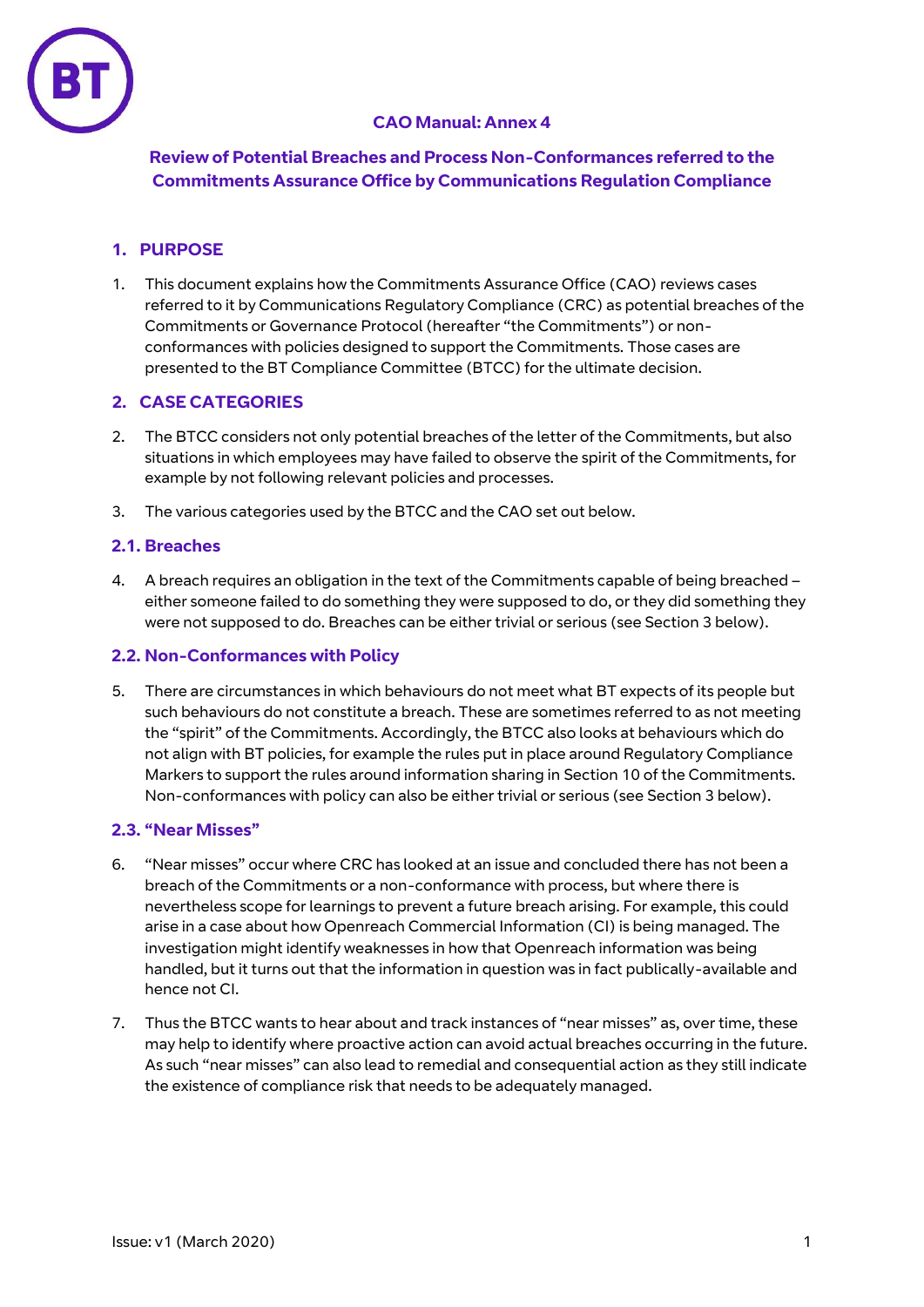## **3. CLASSIFICATION OF CASES: TRIVIAL OR SERIOUS?**

- 8. Cases are classified as trivial or serious using the Four-Box Framework adopted by the BTCC in September 2018. This assessment also uses the 7 factors in CAO's Case Serious Diagram to assess whether an issue is more likely to be serious or more likely to be trivial. Both diagrams are set out in Appendix 1.
- 9. The CAO's general approach is that it is more important to understand whether an issue is serious or trivial than whether it is a breach or a non-conformance with policy. While technically there is a difference in that only breaches need to be reported to Ofcom, in practice the CAO informs Ofcom of all cases decided by the BTCC and includes updates on them in the Bulletin to provide transparency to stakeholders.

## **4. BACKGROUND: CRC'S PROCESS FOR BRINGING ISSUES TO THE CAO**

- 10. Issues that could result in a breach case or a non-conformance with policy go into CRC via a number of routes, including:
	- a. Self-reporting by people involved (e.g. the sender or recipient of information that may not have been shared in line with the Commitments and/or relevant policies);
	- b. Issues found during assurance activities by CRC; or
	- c. Issues raised by CPs or other third parties.
- 11. CRC conducts an initial assessment of matters and reviews them on a triage call. At this stage matters are either closed down or proceed for investigation. The CAO periodically observes these calls to understand how CRC runs this process. The CAO will also periodically review CRC's triage log and conduct spot checks to understand CRC's analysis and approach as to why matters were closed down.
- 12. Once any investigation is concluded and the outcome agreed by the Senior Manager, CRC, each case is written up and sent to the CAO. Simpler cases can be written in a few paragraphs, while more complex or novel cases are more likely to require a fuller report. These are provided to BTCC members as part of the breach reporting and decision process, and thus they should briefly convey the essence of the issue under consideration with sufficient detail to enable the BTCC to reach a decision.

# **5. CAO REVIEW OF CASES SENT BY CRC**

- 13. Cases sent by CRC are reviewed by the CAO. This review has two objectives:
	- a. Is the case write-up sufficiently clear to enable the CAO to properly understand what has happened, and in turn to enable the BTCC to take a decision?; and
	- b. Does the CAO agree with the recommendation of the Senior Manager, CRC?
- 14. As noted above, the CAO uses the 7 factors in the Breach Serious Diagram to consider whether any breach or non-conformance recommended by the Senior Manager, CRC as being trivial should, in fact, be categorised as serious. Set out below is an illustrative list of the themes the CAO considers, but broadly the CAO looks at each case in the round and asks questions as necessary to ensure it has a proper understanding of the matter.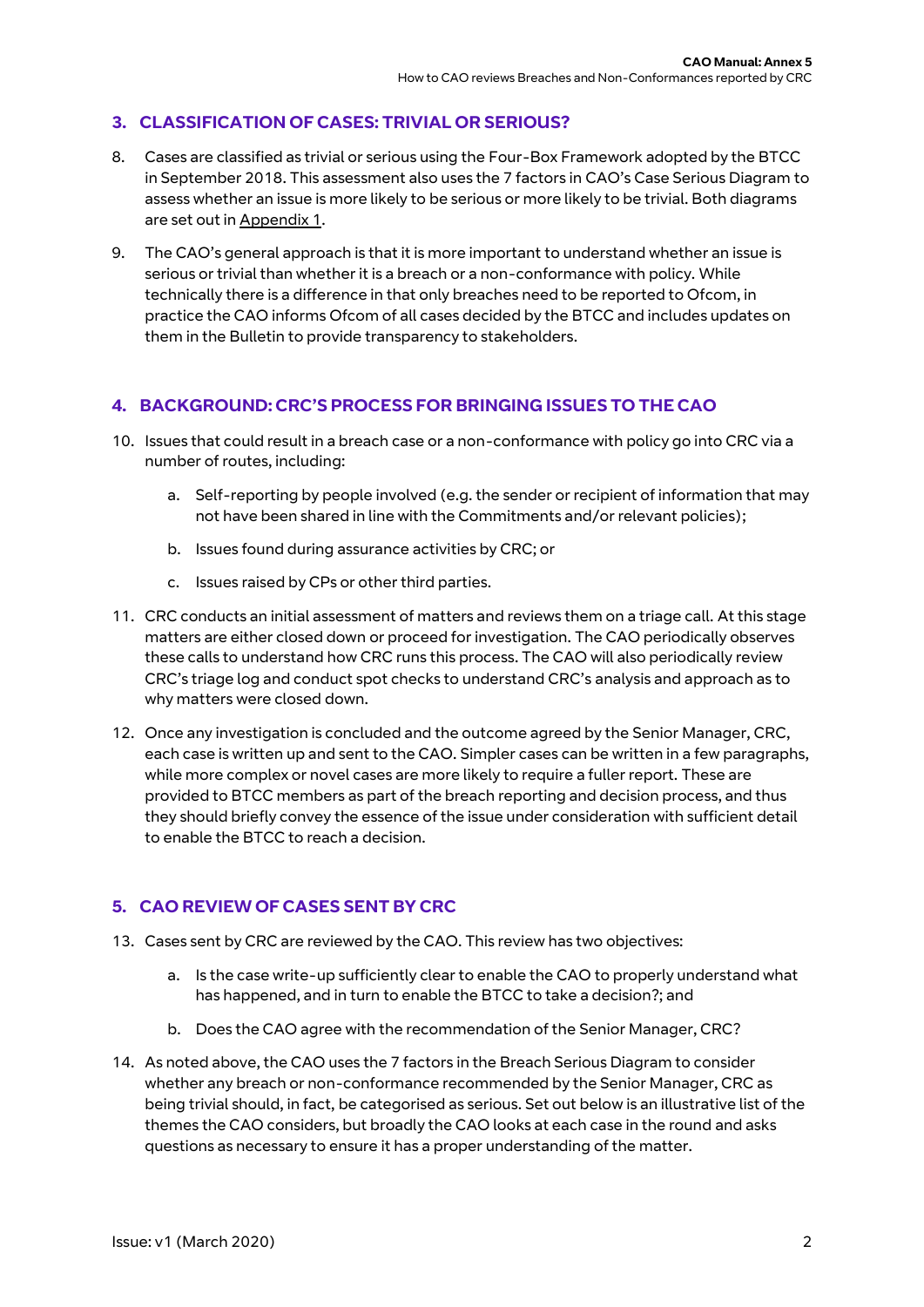## **5.1. People**

- 15. The following should be clear:
	- a. **What was the context?** Did the issue arise in the normal course of people's work, or was this something atypical? If it was atypical, why was this happening?
	- b. **Who was involved?** Does it include sufficient detail about the roles and job titles of the people involved so that the CAO can assess the seniority of those involved?
	- c. **Length of service**. How long people have been in their roles is relevant to understanding whether something was a one-off, or an indication of a more fundamental structural issue where a team could be expected to have known what to do.
	- d. **Has Commitments training has been provided previously?** If yes, how long ago? If no, why not?

## **5.2. Facts**

- 16. The case write-up should make it clear what has happened, including dates and times as relevant, and in chronological order. The CAO will look to confirm the following:
	- a. For cases concerning the sharing of Openreach CI or Customer Confidential Information (CCI), there should be a high-level description of the relevant information so that it conveys the nature of what the recipient received. This should also list out the products that the information relates to, where relevant.
	- b. If it involves Openreach CI, CCI or Commercial Policy there should be clear identification by CRC of which sub-category is relevant per the definitions in the Commitments.

#### **5.3. Is it clear why the issue happened?**

- 17. The case write-up must include an explanation of what outcome the relevant people were seeking to achieve in their actions and their overall purpose. This explanation is essential to assessing the triviality or seriousness of a case. For example:
	- a. if someone incorrectly shared CI or CCI, what was the context within which it was shared?
	- b. If someone tried to escalate via a non-standard process, what was their motivation for doing so?

#### **5.4. Impact of the issue on CPs**

18. The case write-up should consider what the impact has been, or could have been, both for BT CPs as well as non-BT CPs. The CAO looks both at whether some sort of unfair benefit was received by BT CPs, as well as whether there was some form of negative impact on non-BT CPs. In general terms the greater the impact (either way), the more likely the CAO is to consider a matter to be serious rather than trivial.

#### **5.5. Repetition v One-Offs**

- 19. The CAO considers not just the immediate issue presented by CRC, but also whether the same or similar conduct has been observed previously. The CAO will consider:
	- a. Has it happened before in that team?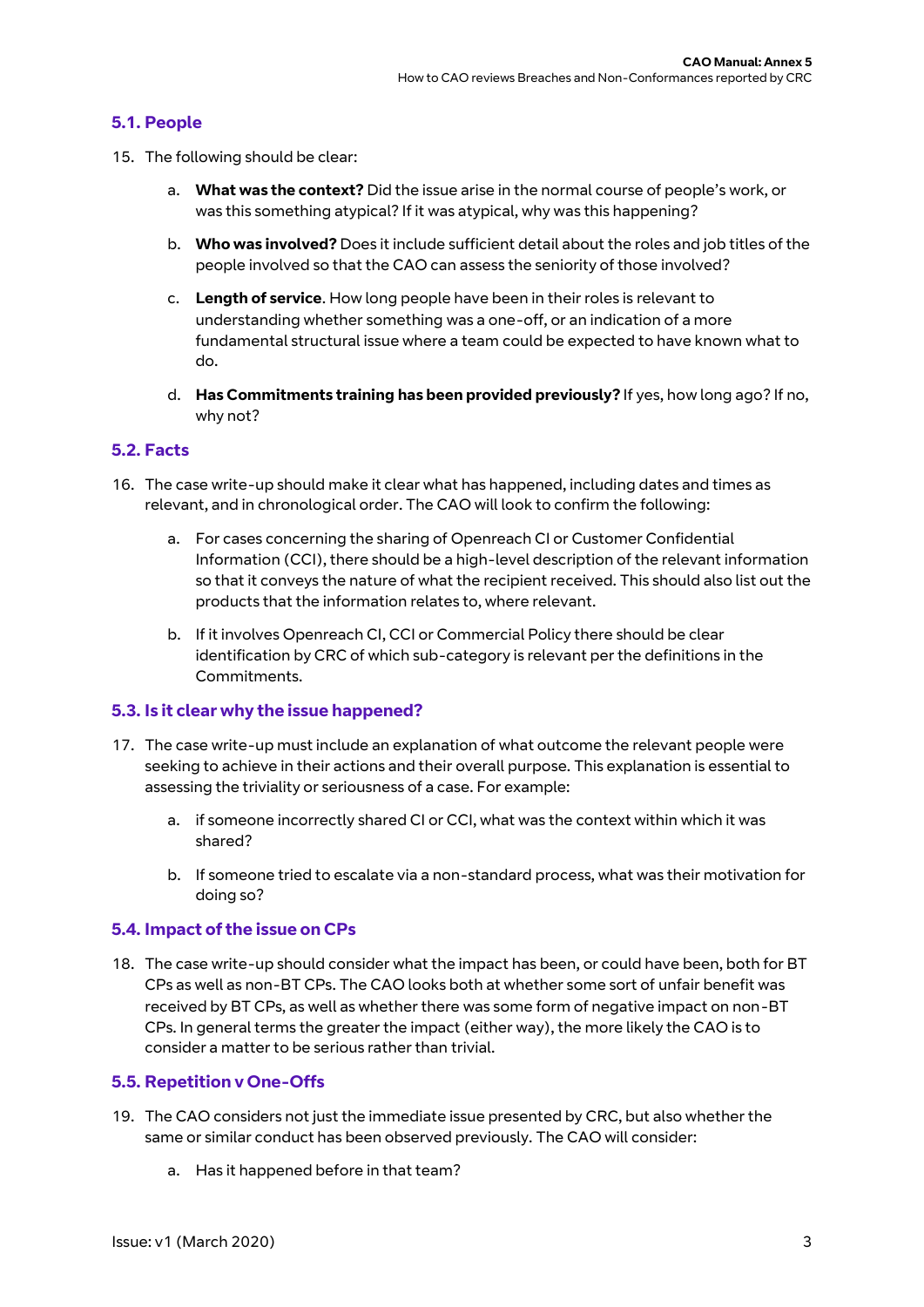- b. Has it happened before elsewhere in BT?
- c. Have there been any previous "near misses"?
- d. Have there been non-conformances prior to a potential breach?
- e. Have there been trivial breaches prior to a potential serious breach?

#### **5.6. Root Cause Analysis**

- 20. The CAO will review the explanation offered about the root cause analysis, and consider whether this properly distinguishes between the between the true root cause and other causal factors.
- 21. The case write-up should clearly get to the true root case, because if this is not done correctly, there is a risk that the problem will simply keep recurring until the true root cause is dealt with.

## **6. REMEDIAL AND CONSEQUENTIAL ACTIONS**

- 22. The case write-up should set out both categories:
	- a. **Remedial actions** are those taken to correct the immediate breach or nonconformance i.e. verification that an erroneous email has in fact been deleted.
	- b. **Consequential actions** are further steps taken to mitigate the risk that the issue in the case does not arise again. This could include additional briefings being sent to relevant teams, or extending planned audits to cover the themes in the case.
- 23. For each action, the CAO seeks assurance that the remedial and/or consequential actions have been completed. A case will remain open until such assurance is received, and while the actions remain open, the case will feature in each breaches paper to the BTCC. If remedial actions are not completed or there is excessive delay in completing them, the relevant Senior Manager or Director will be invited to the BTCC to provide an update in person on current status and the roadmap to resolution.

## **7. FINALISING PAPERS FOR THE BTCC**

- 24. All potential breach and non-conformance cases must come to the BTCC for decision with a clear recommendation from the Senior Manager, CRC. The CAO will engage with CRC to ensure that the submissions contain sufficient and relevant information, but authorship of the document and responsibility for the final content remain with CRC.
- 25. The format of case reports will depend on the case more straightforward cases may tend to be shorter (a few paragraphs), whereas complex or novel cases may be longer (several pages). Reports for complex or novel cases are appended to the Breaches Paper submitted to the BTCC. These appendices are clearly presented as coming from CRC, so it is vital that any questions about or changes to the paper are sent back to the original author of the paper for their agreement.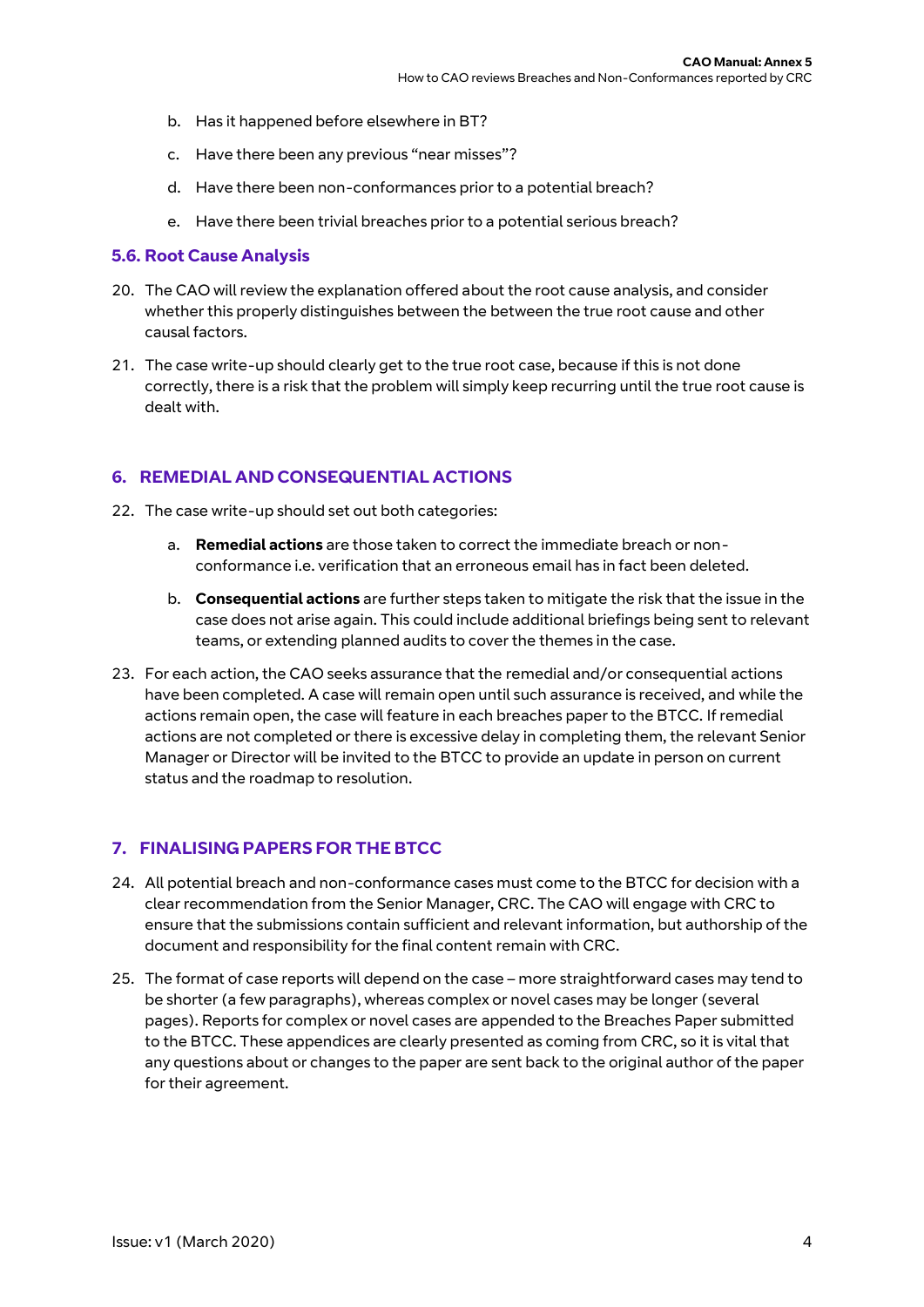# **8. MANAGING DIFFERING VIEWS BETWEEN THE CAO AND CRC**

- 26. For each BTCC meeting, the CAO include its own Breaches Paper in the BTCC pack, which summarises each case and sets out the CAO's views on each.
- 27. If the CAO does not agree with a particular case recommendation from BT, it will explain why. The CAO will engage with the Senior Manager, CRC to understand where there are points of agreement, and where there are points of difference. The CAO would not expect differences of opinion on the facts – these should be uncontroversial as between the CAO and CRC. If such a difference of opinion does emerge, this is an indication that the case is not ready to go to the BTCC for decision pending further clarification of the facts.
- 28. There may be differences of views between the CAO and CRC around the analysis of the issue. Again, the CAO and CRC should work to find common ground to the extent possible – for example, if both parties agree that information was Openreach CI, then this will be stated, and any debate between the CAO and CRC framed around whether the issue is trivial or serious. This helps to ensure that time before the BTCC is used efficiently on the issues of significance. The BTCC will expect to see proper engagement between the CAO and CRC to handle the matter professionally.